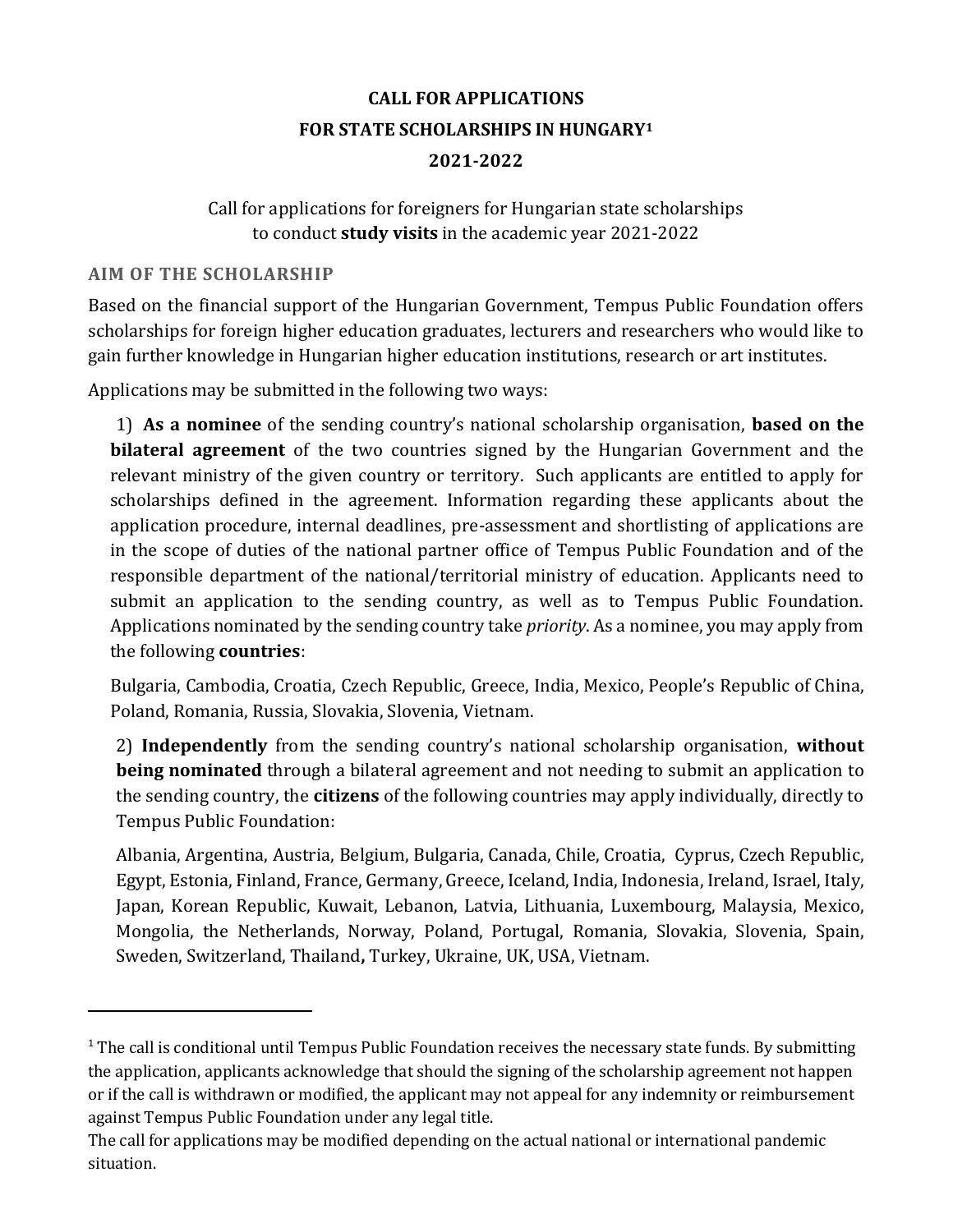# **SCHOLARSHIP TYPES AND ELIGIBILITY**

For **short-term study visits** (3-29 days) applicants holding at least a master's degree may apply.

For **long-term study visits** (1-10 months) applicants holding at least a master's degree may apply.

Doctoral student applicants, who are not nominated on a bilateral agreement basis, may not apply for long-term study visits. They may apply for Partial studies instead.)

For both short-term and long-term study visits, applicants may **choose either the postgraduate or the postdoctoral category:**

- o postgraduate level: students holding a master's degree may apply,
- $\circ$  post-doctorate level: applicants holding a doctorate degree may apply.

The following are not entitled to apply:

- **Foreign citizens with an immigration/ settlement permit or in the course of applying for** such a permit in Hungary
- Dual (Hungarian-Foreign) citizens
- **Foreign citizens with permanent residence in Hungary**
- **Foreign citizens employed as defined by the Hungarian Labour Law.**

# **AGE LIMIT FOR APPLICANTS**

There is no age limit.

# **FURTHER IMPORTANT INFORMATION**

Scholarships offered by Tempus Public Foundation allow for studies in any field of arts or sciences at an accredited Hungarian higher education institution, or for research at a relevant Hungarian organisation based on an acceptance letter.

During one application cycle **within the bilateral state scholarship programme,** further to an application for study visit, applicants may submit another application for partial/semester studies or for a summer course. Only two scholarships can be granted, in case they do not overlap in time and if the budgetary allocations make it possible.

In case of receiving any **other Hungarian-state or EU scholarships** for the same purpose and time period, applicants are not eligible for the Bilateral State Scholarship.

Scholarship-holders must stay in Hungary during the entire period of their study visit, excluding public holidays.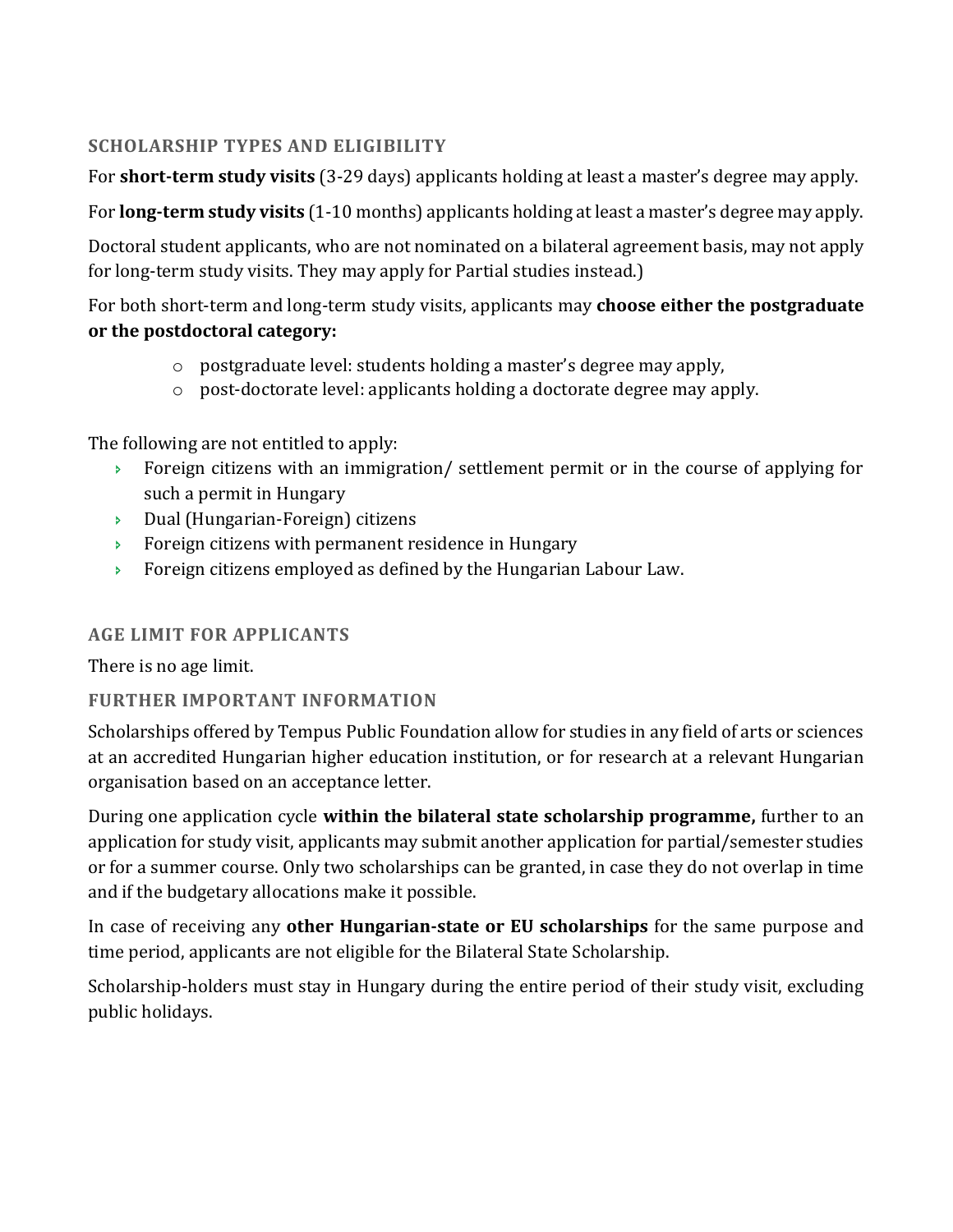# **SUBMITTING THE APPLICATION**

Applicants should submit their applications **in the online system** of Tempus Public Foundation [\(https://scholarship.hu/\)](https://scholarship.hu/) in the following way:

- R**egister** with a user ID and password.
- **Choose one from the two below categories**:
	- o **postgradual** level: for applicants holding a master's degree,
	- o **postdoctoral** level: for applicants holding a doctorate degree.
- After registration, fill in the CV tab and attach the application documents under 'Documents to be submitted'..
- For the application, an **online application technical guide** can be found on our webpage [\(http://tka.hu/international-programmes/4133/information-for-applicants\)](http://tka.hu/international-programmes/4133/information-for-applicants).

# **Please note that we can only accept complete applications submitted before the deadline through the online system. Applications submitted via post or e-mail will not be accepted.**

Before starting the online procedure, please read our **Online Application Guide** carefully and do not wait until the last few days to apply.

# **Deadline: 25th February 2021, Thursday, 11 pm CET**

(closure of the online application system)

# **Please keep your USER ID and PASSWORD used for registration as you will need them later on.**

# **In case of two or more research applications, the last one will be considered as valid.**

Note: Applicants applying under the work plan system should submit their applications and required documents to the organization responsible for scholarships in the sending relation, too. These scholarship offices or responsible ministries work with individual deadlines. Applicants are advised to contact the responsible organisation of their sending relation as soon as possible so that the given relation can officially review, rank and nominate the applications to Tempus Public Foundation.

#### **DOCUMENTS TO BE SUBMITTED**

Applicants should submit their applications in the **online application system** of Tempus Public Foundation [\(www.scholarship.hu\)](http://www.scholarship.hu/). It can be reached and filled in **in Hungarian and in English.**

The language of the **documents** to be uploaded in the online system can be **Hungarian, English, French or German**. If they are not written in any of these four languages, their **official Hungarian or English translations** must also be attached. Documents with the stamp and signature of the issuing institution on letterhead can be considered as official, there is no need to have it translated by a translator office.

- 1. Application form of Tempus Public Foundation (downloadable from the online system). *After signing and dating the document*, it shall be uploaded scanned.
- 2. An abstract of the research in a few sentences.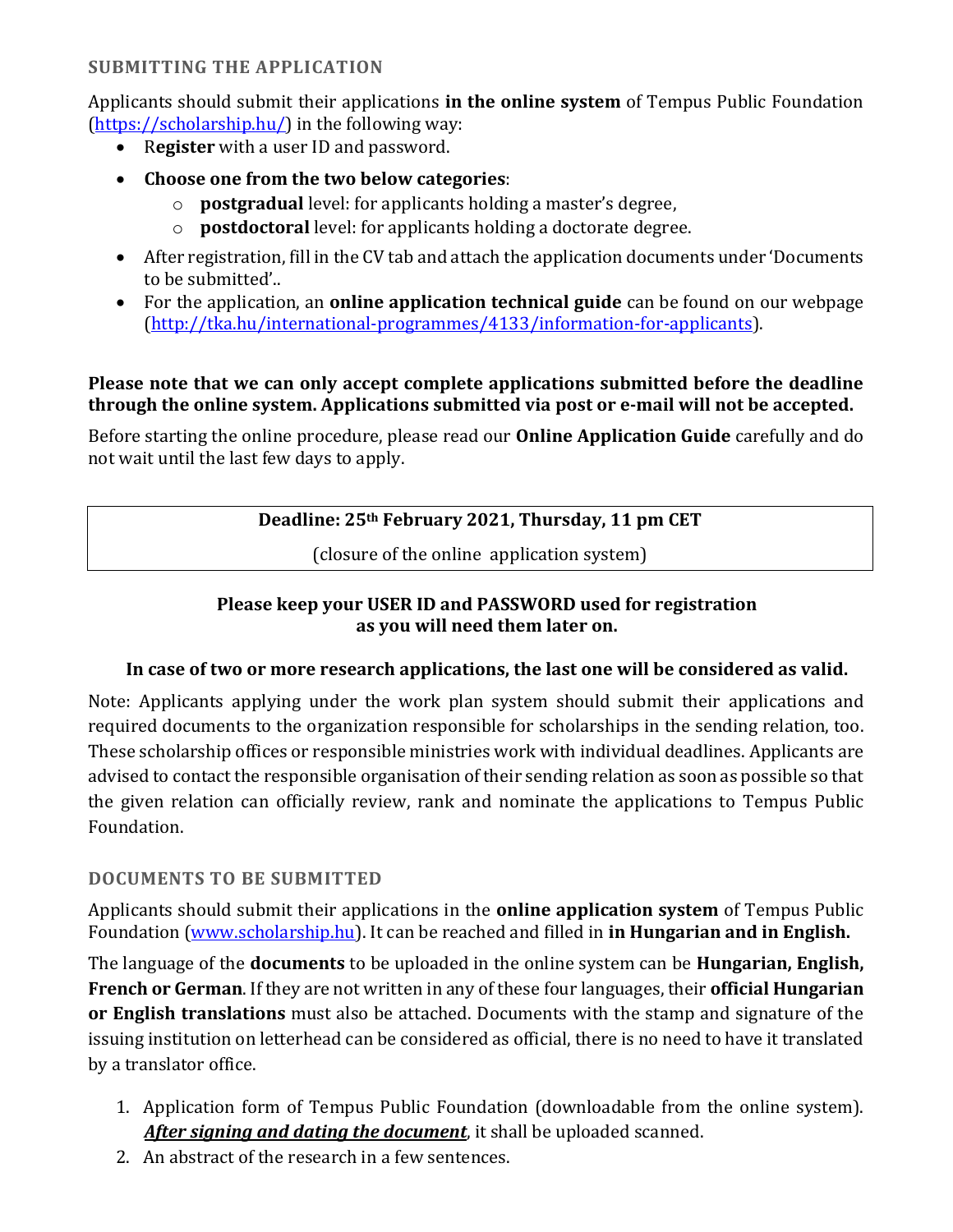- 3. Precise and detailed work plan minimum 1- maximum 5-pages long (template: <http://tka.hu/international-programmes/4133/information-for-applicants> )
- 4. Complete professional CV– attached as a file (e.g. [https://europass.cedefop.europa.eu/\)](https://europass.cedefop.europa.eu/)
- 5. Copy of highest degree/diploma at the time of application (when applying for postgraduate research, a master's degree, for postdoctoral research a PhD degree, or if not yet received, the doctoral council's decision of the home higher education institution, is required )
- 6. Proof of proficiency in the language that is required for the research programme (at least a B2-level language exam certificate, or a certificate (in Hungarian or English) issued by the sending workplace/institution, Lectorate, or an official certificate by the Hungarian host institution on the basis of previous cooperation). In case the working language is not Hungarian, the host institution should declare it in writing (in the Invitation Letter).
- 7. Publication list
- 8. Preliminary Acceptance Letter issued by the representative of a Hungarian institution, research or art institute. Document must be with original signature, date, and stamp and/or on institutional letterhead. ((Please, use this form, it is downloadable here: <http://tka.hu/international-programmes/4133/information-for-applicants> )
- 9. Two Letters of Recommendation from two recognized experts in the relevant discipline with original signature, date, stamp and/or on institutional letterhead. The signers of the Letters of Recommendations cannot be the same as of the Letter of Invitation. Recommendations older than 6 months cannot be accepted.

# **ART SCHOLARSHIPS**

# **Applicants for art scholarships must attach the following supplementary documents uploaded in the field 'Other documents':**

- Fine and applied artists: documentation of 5 works of art (indicating the date of creating) or the link of the webpage where the works are available.
- **Performing artists: records of performing 3 pieces of different styles or link to the** webpage where the records/performances are available.

Fine, applied and performing artists may be required by the host university to submit a more detailed portfolio before a scholarship is granted.

**Applicants to Liszt Academy of Music (LFZE),** before preparing and submitting their application, should contact the International Department of the Academy for detailed information on specific opportunities and also ask for a Letter of Acceptance. Contact e-mail: [international.office@lisztakademia.hu,](mailto:international.office@lisztakademia.hu) phone: +36 1 462 4616. The Acceptance Letter must be signed by the Head of the Department. Letters signed by department teachers are not accepted.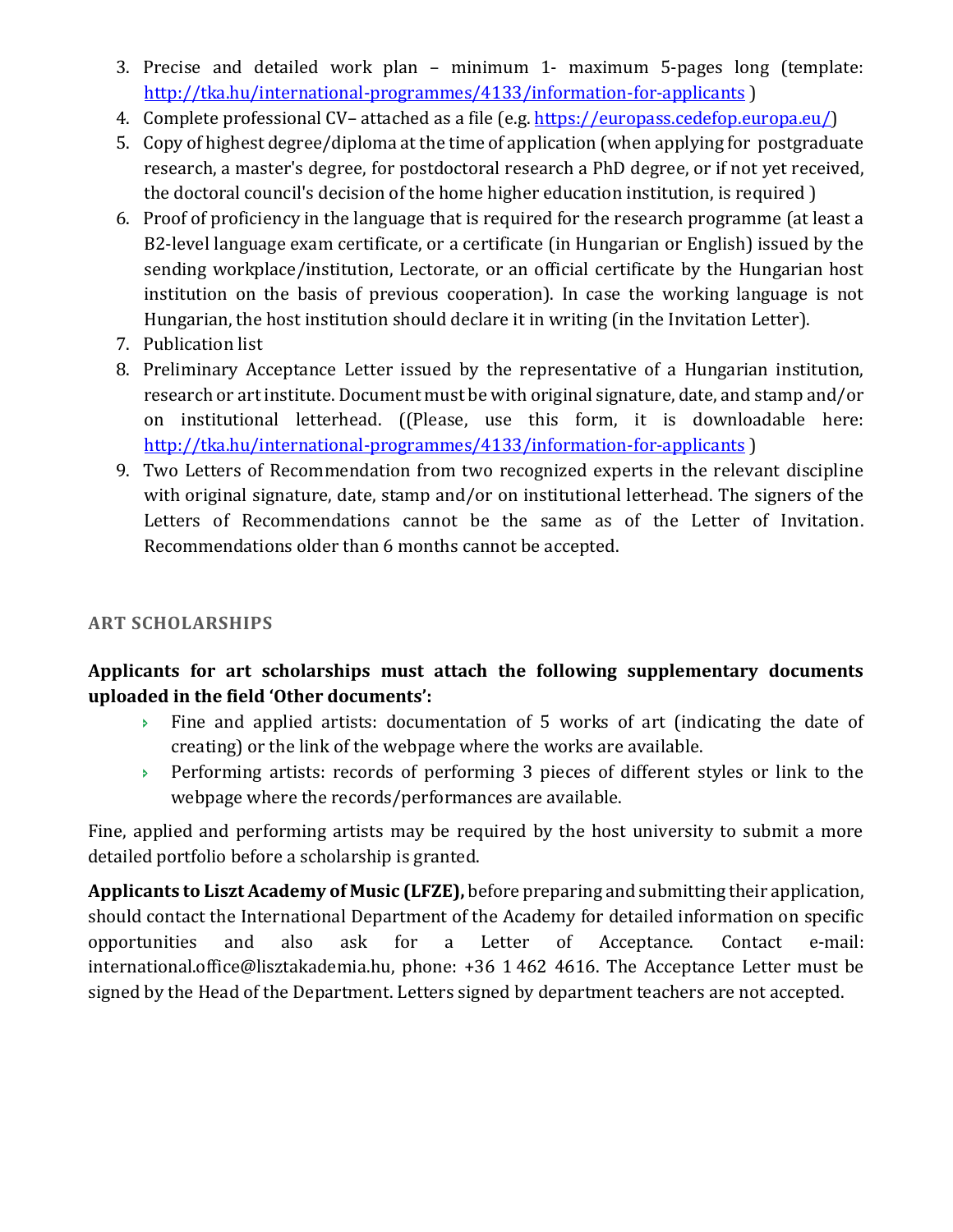#### **APPLICATION PROCEDURE**

The Hungarian party first examines the applicants' eligibility then evaluates applications nominated and ranked by partner offices, as well as individually submitted applications.

After carrying out a formal assessment by Tempus Public Foundation, formally correct applications will be evaluated by external independent experts (see, scoring system at the end of this call).

Preference is given to applicants nominated by their sending relation in the selection procedure.

Any kind of undue influence on the professional evaluation or the application procedure cause immediate exclusion from the selection procedure.

Based on the results of the evaluation procedure, the Borad of Trustees of Tempus Public Foundation makes a decision about the applications.

Scholarships are granted by the Board of Trustees of Tempus Public Foundation in the name of the minister responsible for Higher Education in Hungary.

All applicants (and in case of nomination the national/territorial partner offices, too) will be informed of the final result of the application (awarded scholarship/waiting list/rejection) electronically (in special circumstances, by post, too) by Tempus Public Foundation. At the same time successful applicants will be provided with information concerning the terms and conditions needed to organise their stay in Hungary in May/June 2021. Tempus Public Foundation informs the host institute, as well.

There is no appeal to the decision.

#### **SCHOLARSHIP RATES**

Scholarships are paid by Tempus Public Foundation to the scholarship holders

Postgraduate applicants:

Stipend: 80 000 HUF/month

Accommodation allowance: 70 000 HUF/month

Postdoctoral applicants:

Stipend: 120 000 HUF/month

Accommodation allowance: 80 000 HUF/month

In case of short term study visits, the full amount of allowances will be transferred after the conclusion of the grant agreement.

In case of long term study visits, the allowance is transferred on a monthly basis.

Travel expenses to Hungary, within Hungary and back to the country of origin are not covered by Tempus Public Foundation.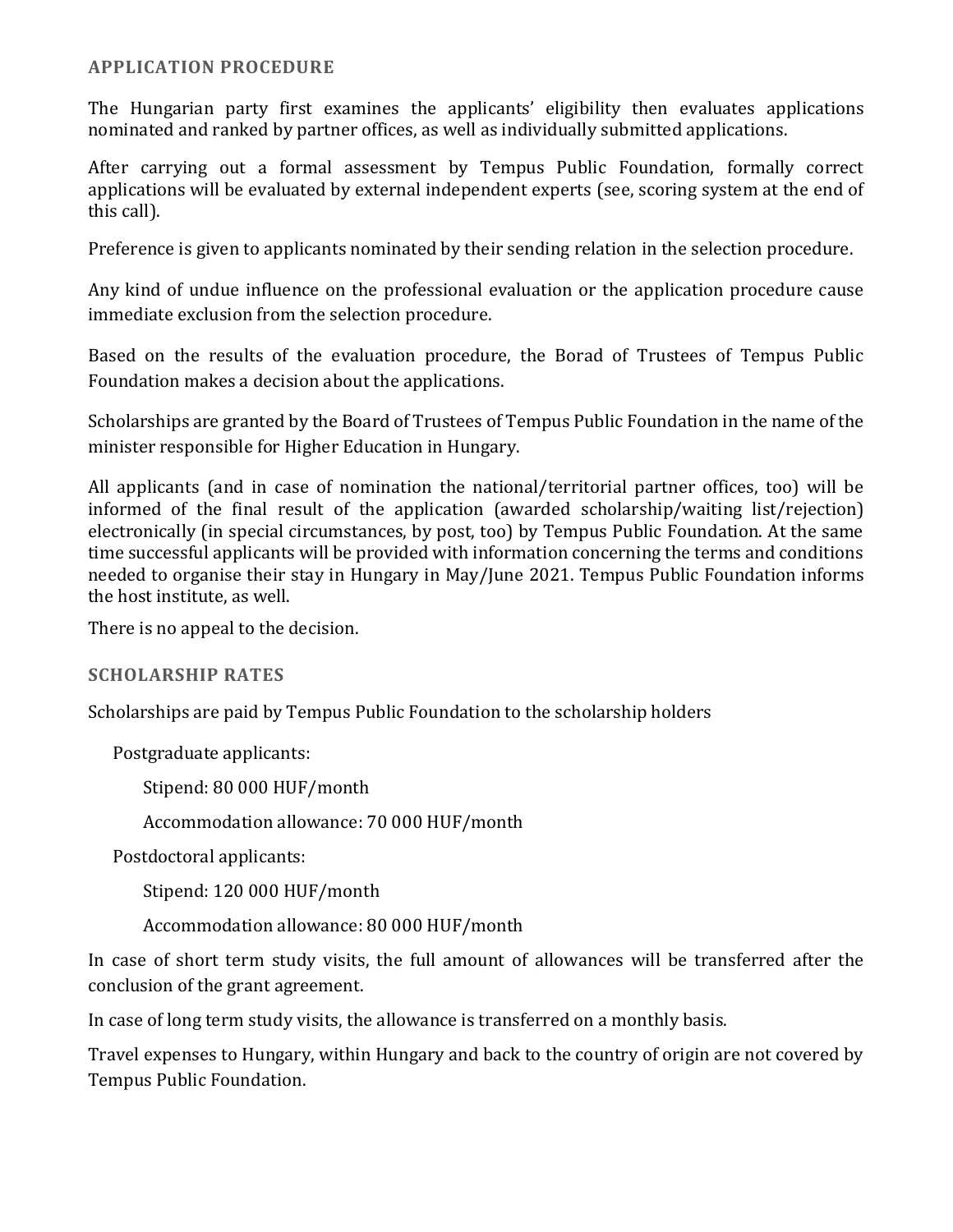# **FURTHER INFORMATION ON FINANCIAL PROVISIONS**

In case of receiving any **other Hungarian-state or EU scholarships** for the same purpose and time period, applicants are not eligible for the Bilateral State Scholarship. In case scholarship holders are granted another scholarship or get any other financial support (wage) for the same scholarship period, they must withdraw their state scholarship.

The scholarship is meant to contribute to the living expenses of only one person, it does not necessarily cover all expenses during the scholarship period. There is no financial support for visa fees and any allowance for accompanying persons. Payment of the stipend will not be effectuated immediately upon arrival to Hungary. Therefore scholarship holders are advised to have a sufficient amount of money to cover their living costs for at least one month in Hungary. In case of one-month or shorter stays, it is possible that their stipend may be transferred only a few days before – or after - leaving Hungary. Apart from the above-mentioned costs, Tempus Public Foundation cannot ensure any other allowance or support.

# **OBLIGATIONS OF THE SCHOLAR**

Should there be any personal changes in personal data (especially change of permanent address, e-mail address, phone number), the applicant has to notify Tempus Public Foundation as soon as possible.

#### **IMPLEMENTATION PERIOD**

Scholarships have to be implemented during the academic year 2021-2022. Scholarship period can be started earliest **1st September 2021** and must be finished by **31st August 2022** at latest.

#### **POSTPONEMENT**

The scholarship can only be used within the implementation period, it cannot be postponed to the following academic year.

To modify the starting date within the implementation period can be arranged after receiving the consent of the host institution.

#### **RESIGNATION**

In case the applicant cannot or do not want to start the scholarship within the period approved by the decision of Tempus Public Foundation and he or she wishes to postpone it for the following academic year, a new application needs to be submitted. If some allowance has already been transferred to the scholarship-holder, he or she must reimburse it as defined in the General Conditions of the Scholarship Agreement.

# **ENTITLEMENT TO HEALTHCARE SERVICES**

According to the rules of the European Parliament and Council Regulations 883/2004 (EC) and 987/2009 (EC), scholarship-holders who are citizens of either the European Union, EEA member countries or Switzerland are entitled to healthcare services in medical necessity during their stay in Hungary.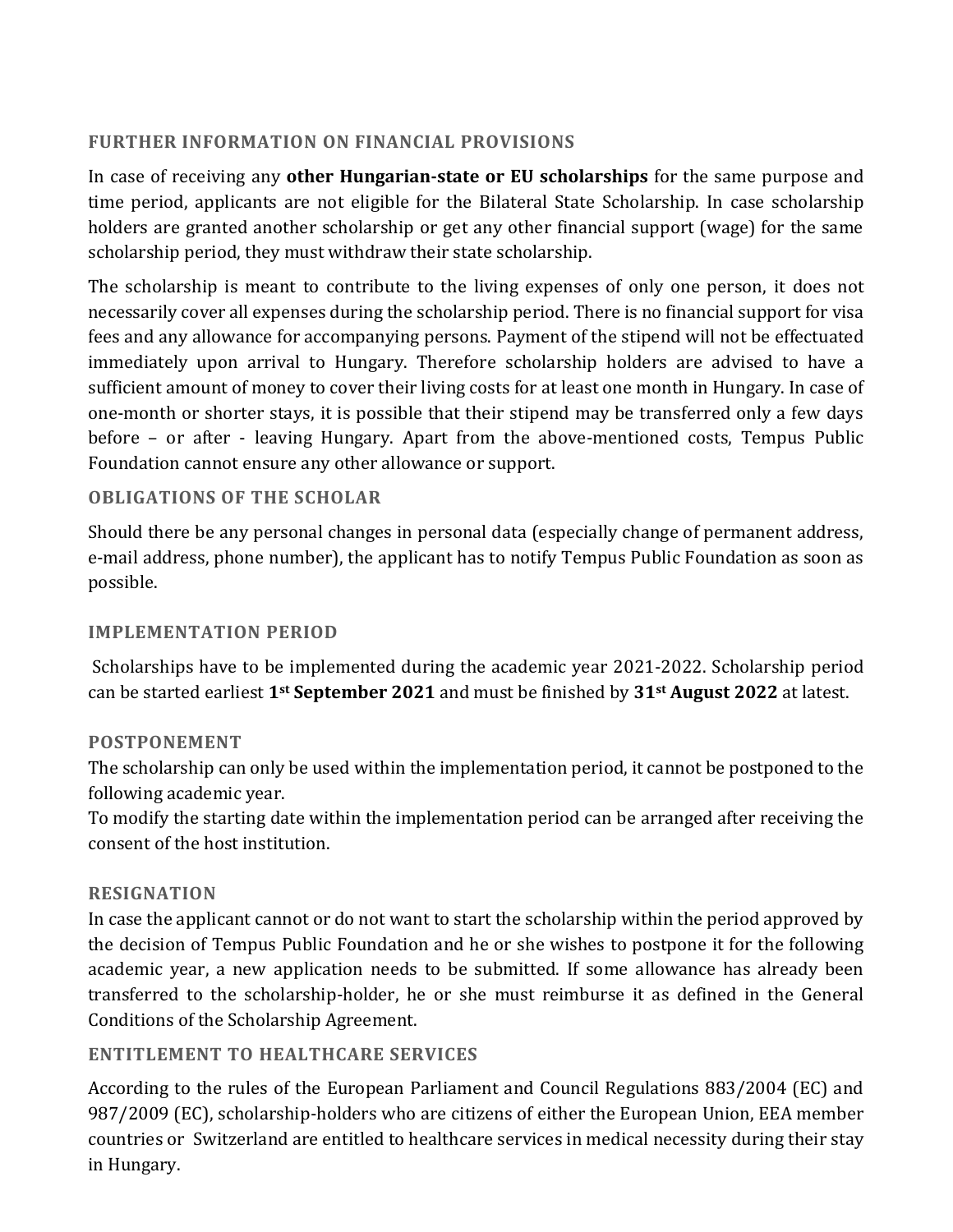Healthcare services in medical necessity during their stay in Hungary are available for scholarshipholders with the European Health Insurance Card (E111). Medical necessity is determined by the physician who considers the given circumstances. Scholarship-holders should obtain the European Health Insurance Card in their home country prior to the arrival to Hungary.

Further important information: healthcare services can only be provided – according to the equal treatment principle of the European Union - by those healthcare providers that have contractual relations with the National Health Insurance Fund (NEAK). The scholarship holder has to cover the costs of those services that are provided by a private healthcare provider that has no contractual relation with NEAK.

Citizens of all other countries - who wish to stay in Hungary for more than 1 month - are covered for medical treatment in case of sudden illness by the Hungarian party. This insurance does not cover dentistry services, with the exception of urgent treatments. Health insurance covered by the Hungarian party is only available for scholarship holders under the age of 65.

# **Scholarship-holders staying in Hungary for less than 1 month are required to make their own arrangements for insurance coverage.**

# **MOBILITY REPORT**

Scholarship-holders are required to submit an **online professional report in the online application system within 30 days after finishing their scholarship period in Hungary, An automated notification will be sent to the registered e-mail address in this subject.** The final report consists of

- a 1-2-page essay summarizing the scholarship period, and
- a certificate issued by the host institution on the completed scholarship period.

The scholars should ask the host institution for a certificate on a letter-head and it has to include the starting and closing date of the scholarship period, the aim of the scholarship, the name, title and coordinates of the person issuing the certificate, as well as the stamp of the institution.

In case the submitted certificate does not cover the period granted by the scholarship, the scholar is subject to reimburse the scholarship difference to Tempus Public Foundation.

In case the scholarship-holder fails to submit the report, he or she will be excluded from further scholarship opportunities and will be required to pay back the scholarship, and the scholarship period will be immediately closed.

# **PUBLICATIONS**

The scholar as an author, co-author, obliged to indicate in every Hungarian or foreign publication, thesis and dissertation etc, which was partially or completely a result of the scholarship study visit, that it was supported by the Hungarian Government.